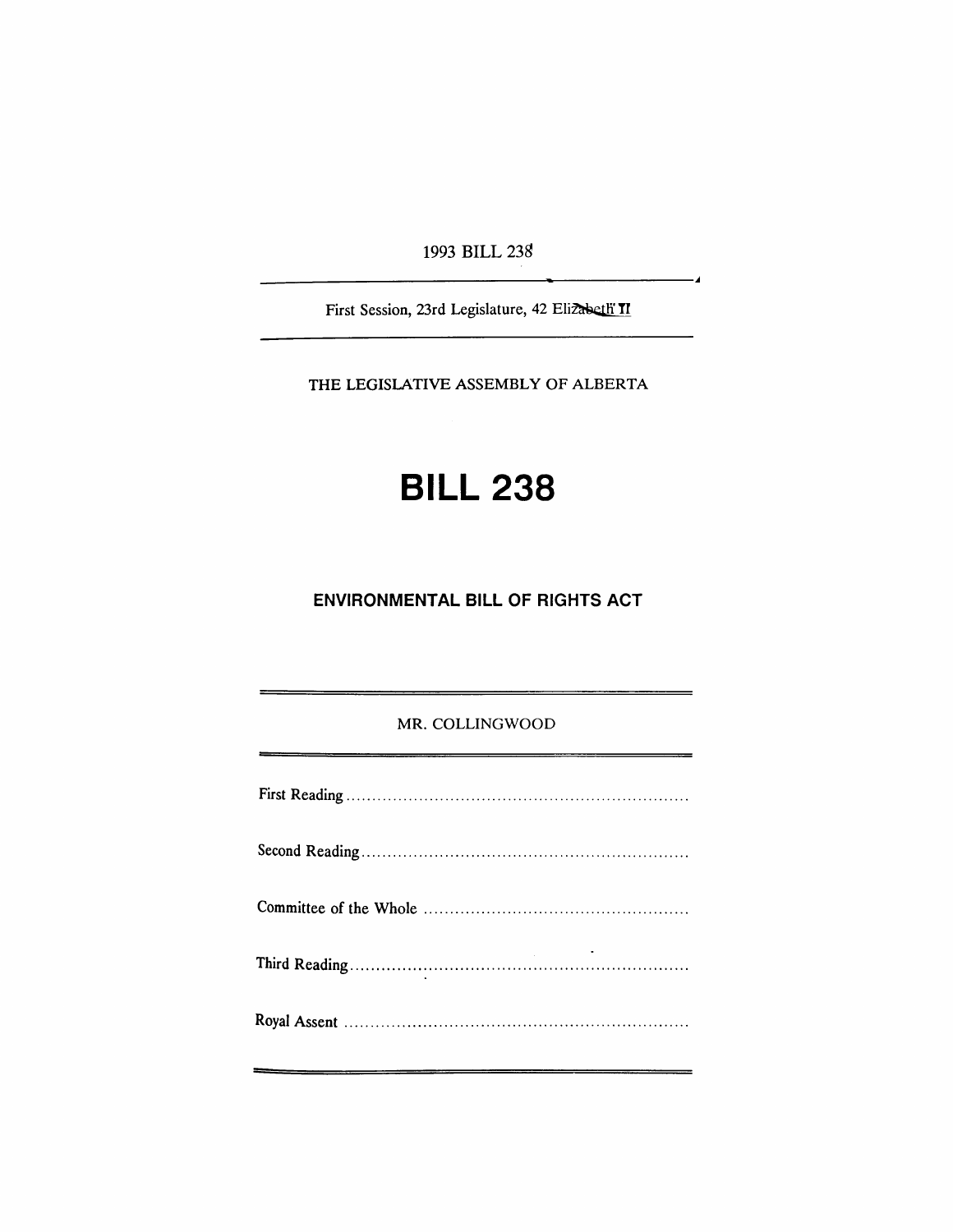Bill 238 *Mr. Collingwood*

## **BILL 238**

1993

## **ENVIRONMENTAL BILL OF RIGHTS ACT**

*(Assented to* , 1993)

Preamble WHEREAS a healthy and sustainable environment is the basis of the health and well-being of the people of Alberta;

> AND WHEREAS the environment of Alberta is under stress from contamination and degradation;

> AND WHEREAS the people of Alberta face substantial obstacles to their ability to participate in environmental decision-making and to protect their common interest in a healthy and sustainable environment;

> AND WHEREAS it is desirable to remove these obstacles and ensure the important role of the people of Alberta and their Government in securing a healthy environment for present and future generations;

> AND WHEREAS it is desirable to conserve and maintain the resources of the Province for the benefit of present and future generations;

> THEREFORE HER MAJESTY, by and with the advice and consent of the Legislative Assembly of Alberta enacts as follows: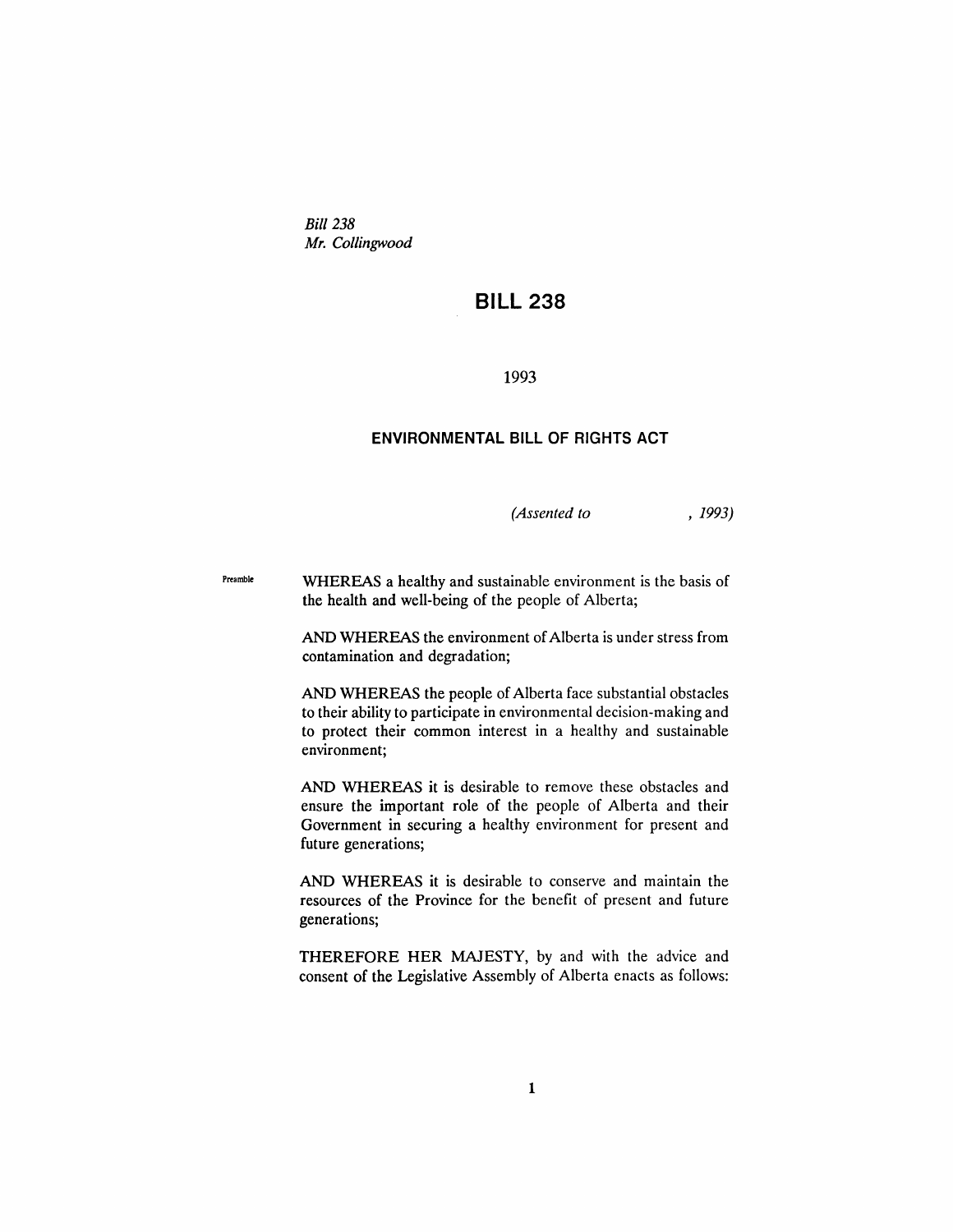## PART 1

## INTERPRETATION AND PURPOSE

Definitions 1 In this Act,

> (a) "Board" means the Natural Resources Conservation Board;

> (b) "contaminant" means any solid, liquid, gas, odour, heat, sound, vibration, radiation or combination of any of them resulting directly or indirectly from the activities of people which may,

(i) impair the quality of the environment or the public trust therein for any use that can be made of it,

(ii) cause injury or damage to property or to plant or animal life,

(iii) cause harm or material discomfort to any person,

(iv) adversely affect the health or impair the safety of any person,

(v) render any property or plant or animal life unfit for use by people,

(vi) cause loss of enjoyment of normal use of property, or

(vii) interfere with the normal conduct of business,

and "contaminate" and "contamination" have corresponding meanings;

(c) "Court" means the Court of Queen's Bench;

(d) "degradation" means any destruction or significant decrease in the quality of the environment or the public trust therein other than a change resulting from contamination and "degrade" has a corresponding meaning;

(e) "environment" means,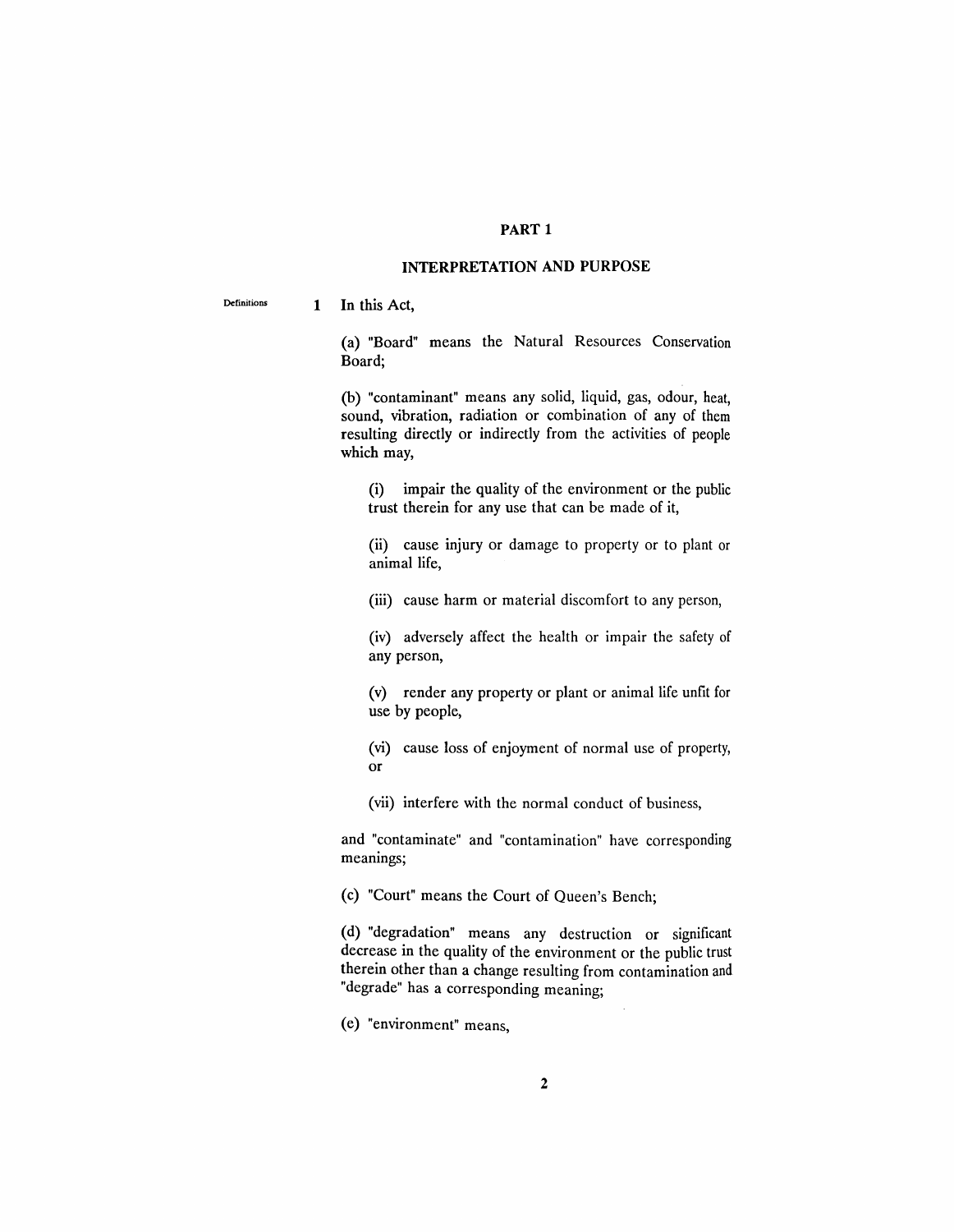(i) air, land or water,

(ii) plant and animal life, including people,

(iii) the social, economic and cultural conditions that influence the life of people or a community,

(iv) any building, structure, machine or other device or thing made by people,

(v) any solid, liquid, gas, odour, heat, sound, vibration or radiation resulting directly or indirectly from the activities of people, or

(vi) any part or combination of the foregoing and the inter-relationships between any two or more of them,

in or of Alberta;

Pwposc

(f) "Minister" means the Minister of Environmental Protection;

(g) "person" includes a corporation, association, partnership, a municipality and the Crown;

(h) "proponent" means a person who,

(i) carries out or proposes to carry out an undertaking, or

(ii) is the owner or person having charge, management or control of an undertaking;

(i) "public trust" means the collective interest of residents of the Province of Alberta in the quality of the environment and the protection thereof and the heritage therein for future generations;

G) "regulation" means a regulation made under an Act listed in the Schedule to this Act.

2 The purpose of this Act is to ensure the health and sustainability of the environment of Alberta and, in particular,

(a) to facilitate the participation of the people of Alberta in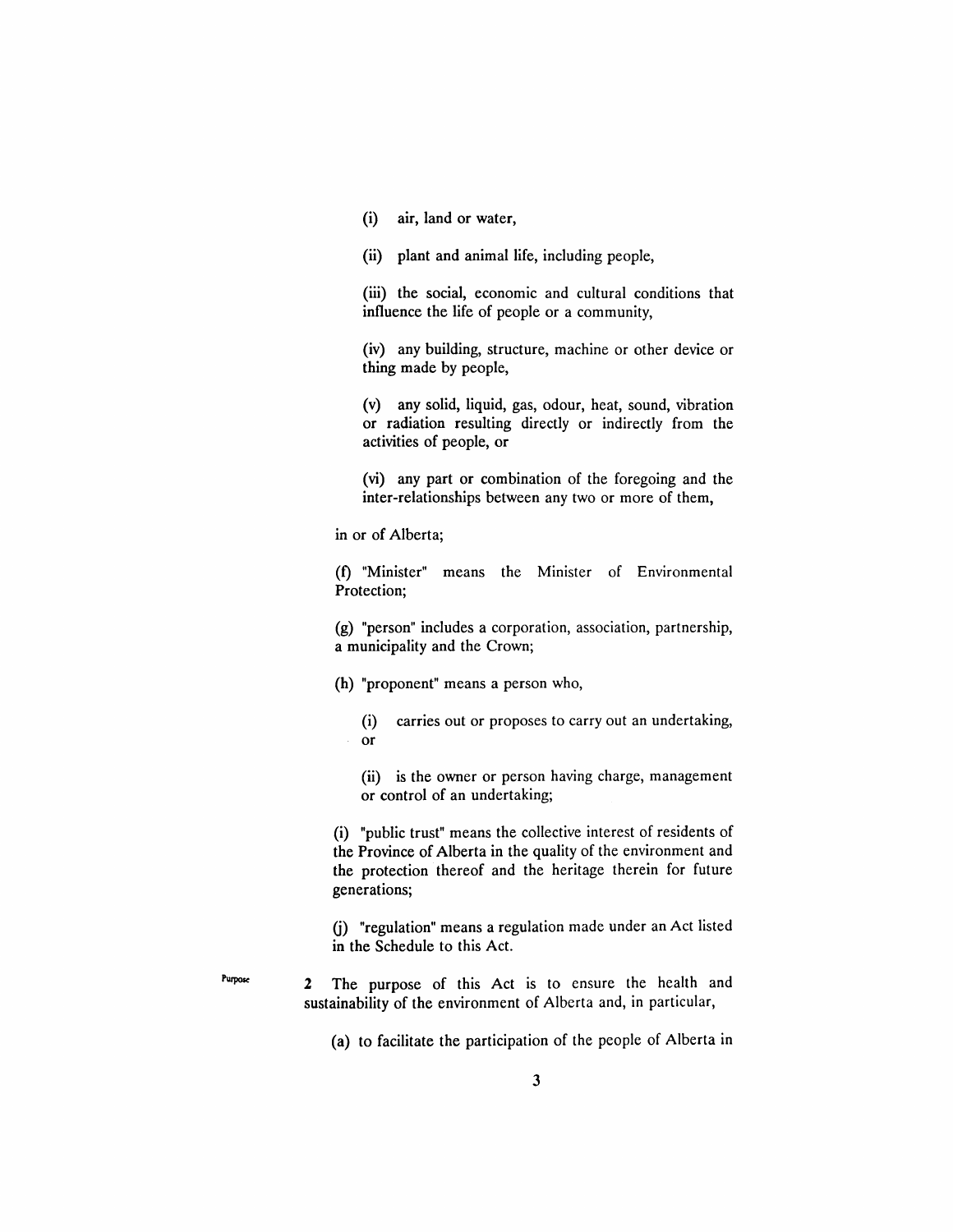decisions affecting the environment and their ability to protect their common interest in a healthy and sustainable environment;

(b) to recognize the right of the people of Alberta to an environment that is adequate for their health and well-being and sustainable into the future;

(c) to recognize the obligations of the Crown to conserve and maintain the resources of the Province for present and future generations;

(d) to ensure that the people of Alberta have a right to a healthy and sustainable environment, including clean air and water, to the conservation of the natural, scenic, historic and aesthetic values of the environment, and to the protection of ecosystems and biological diversity;

(e) to provide every person with an adequate remedy to protect and conserve the environment and the public trust therein from contamination and degradation; and

(f) to give the people of Alberta the right of access to information in the possession of the Crown relating to the environment and its protection.

Crown duty

3 The Crown as trustee of Alberta's public lands, waters and natural resources, shall conserve and maintain them for the benefit of present and future generations.

## PART 2

## CROWN DUTY AND INVESTIGATIONS

4(1) A person who considers that the environment is being contaminated or degraded may, in writing, specifying the nature of the contamination or degradation, request that the Minister investigate the alleged contamination or degradation.

(2) Where the Minister receives a written request under subsection (1) and is satisfied that the request is made in good faith and is not frivolous, the Minister shall make, or cause to be made, any investigation that he considers necessary of the alleged contamination or degradation, its source, its effect on the environment and of any advisable remedial action.

Request for investigation or information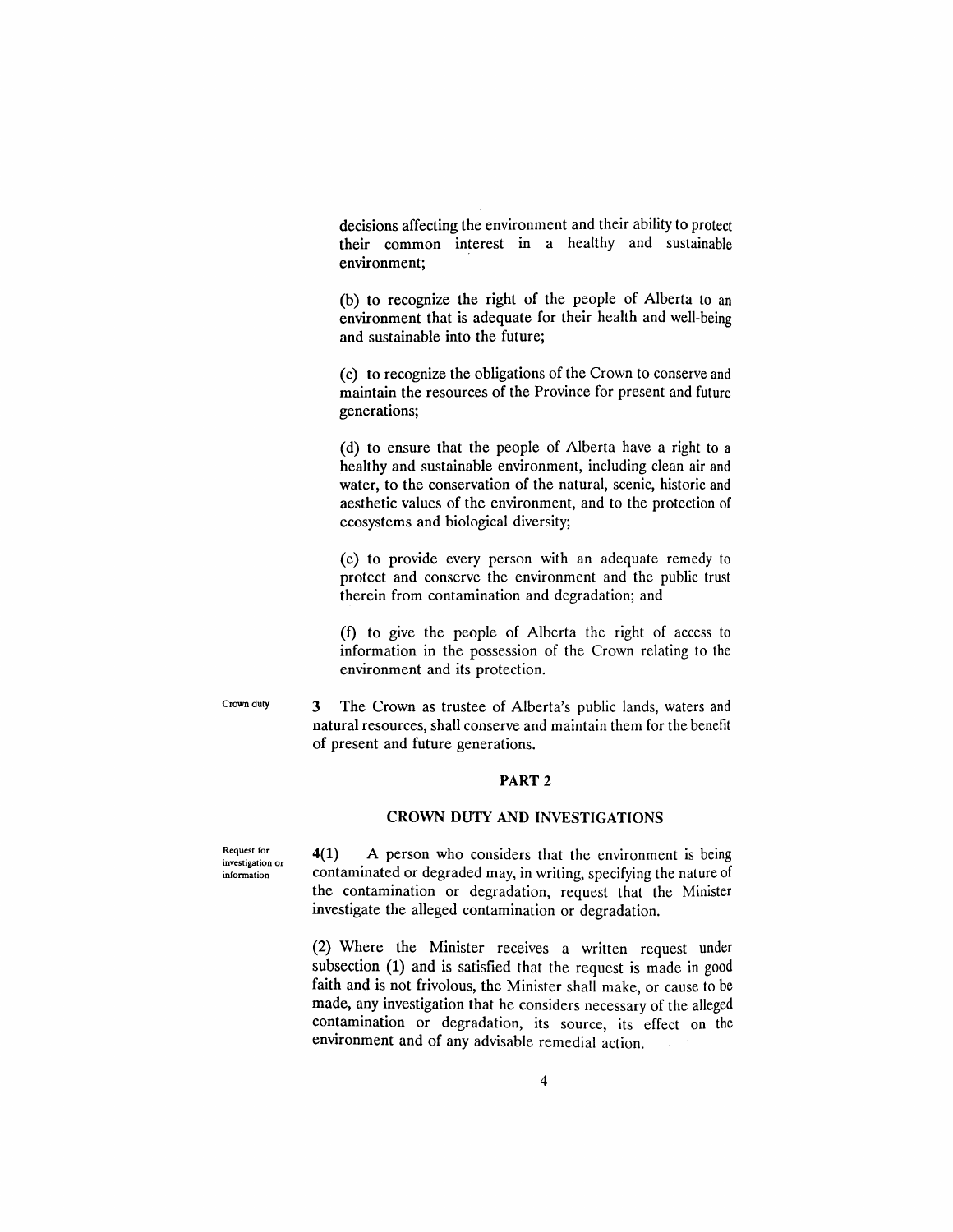(3) A refusal by the Minister to act on a written request may be appealed to the Court.

(4) The Minister shall provide a copy of the report of the investigation or his reasons for not making it, to the person who requested the investigation within 90 days of the date the request is received by him.

(5) A person who requires information on the environment or its protection, that is in the possession of the Crown may apply to the Minister for the information and the Minister shall provide the information at a charge not to exceed 10 cents a page unless the Minister applies to the Court for an order that it is not in the public interest to provide the information or that disproportionate harm would thereby be done to a private interest and if the Court grants the order the Minister need not provide the information.

## PART 3

#### RIGHT OF ACTION

5(1) If an activity has contaminated or degraded, or is likely to Right of action; contaminate or degrade the environment, any person may<br>setting standards commence on oction in the Court equinet any person who is commence an action in the Court against any person who is responsible for the activity.

> (2) Subsection (1) applies without it being required that the person commencing the action aHege or establish that there has been, is or will be an infringement of an approval, permit, licence, standard, regulation, rule or order established by or pursuant to an Act listed in the Schedule.

> (3) In an action commenced under this section, if the activity complained of is not governed by a standard established by or pursuant to an Act listed in the Schedule, the Court may hear evidence as to the standard, if any, that should apply to the defendant, having regard to the purposes of this Act, and the Court may order the defendant to comply with such standard as it may determine and set the time and other conditions applying to complying with the standard.

> (4) If an activity has contaminated or degraded, or is likely to contaminate or degrade, the environment, any person may apply for judicial review of the exercise or non-exercise of any power or the fulfillment or non-fulfillment of any duty conferred or imposed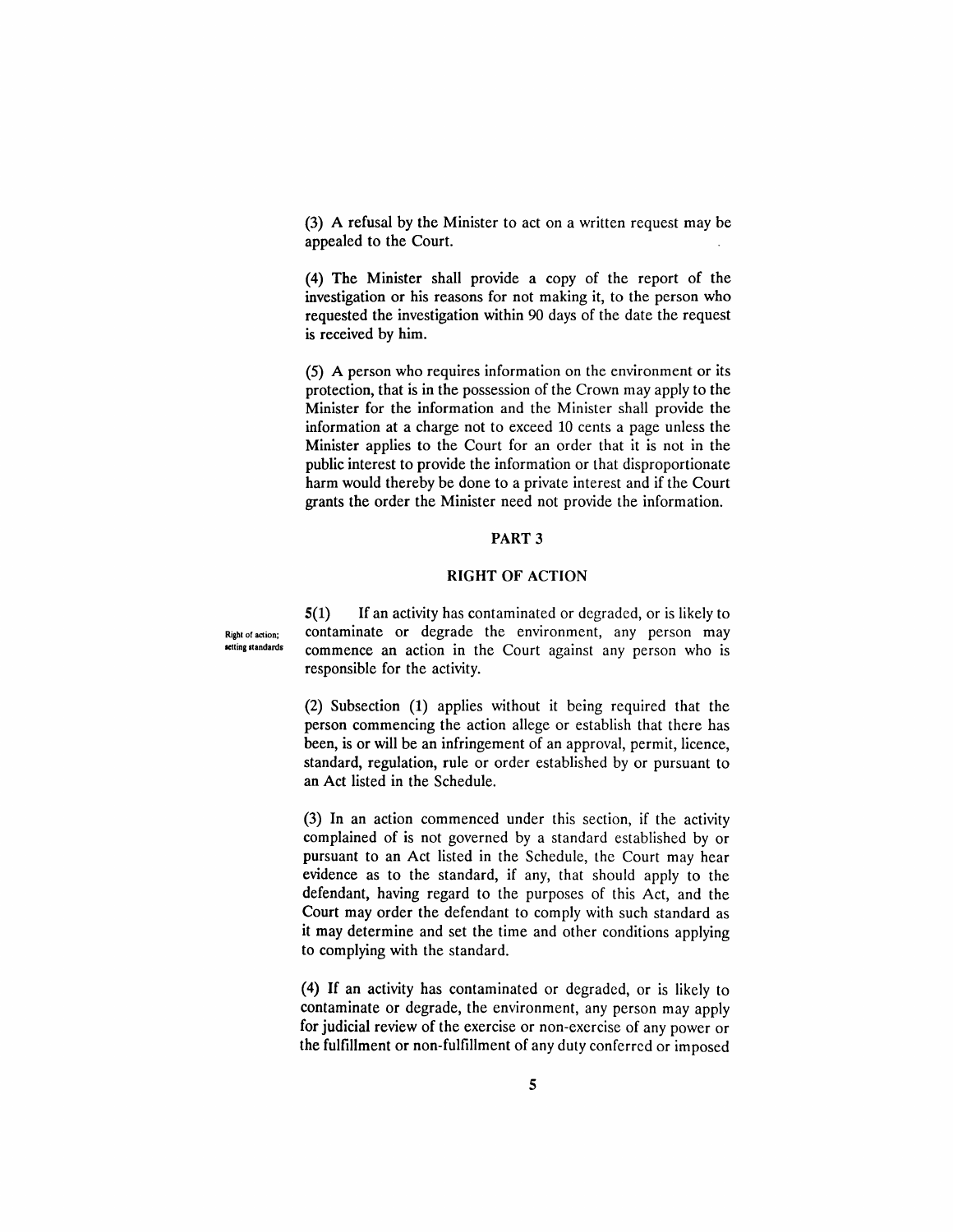by any Act on the Minister of the Environment or any other Minister responsible for regulatory, fiscal or proprietary control of the activity.

Citizen suit 6(1) Any person who has reasonable grounds to believe another person is in violation of any Act listed in the Schedule or of any approval, permit, licence, standard, regulation, rule or order established by or pursuant to an Act listed in the Schedule, may commence an action against that other person in the Court.

> (2) No action under subsection (1) shall be commenced if the responsible Ministry is diligently pursuing enforcement action against the potential defendant.

> (3) Damages awarded in an action commenced under this section shall be paid to the Crown.

Standing 7 Any person may apply for judicial review under section  $5(4)$ or may bring an action to require the Crown to carry out its responsibility to protect the environment, including an action in nuisance or an action under section 5.

Security for costs  $\bf{8}$  In the trial of an action commenced under this Act, the Court may order the posting of security for costs in an amount not in excess of \$1000.

Onus; defences  $9(1)$  If the activity of the defendant that is the subject matter of an action is not governed by a standard established under an Act listed in the Schedule or under section 5(3) and if the plaintiff has established that the activity of the defendant has contaminated or degraded, or is likely to contaminate or degrade, the quality of the environment, the onus shall be on the defendant to establish that there is no feasible and prudent alternative to the activity and that such activity is in the best interests of the public having regard to the purposes of this Act.

> (2) It shall be a defence to an action commenced under this Act that the activity of the defendant is authorized by a standard established by or pursuant to an Act listed in the Schedule or by the Court unless the plaintiff can establish, on a balance of probabilities, that the activity has caused, or is likely to cause, severe or irreparable contamination or degradation to the environment.

> (3) It shall not be a defence to an action commenced under this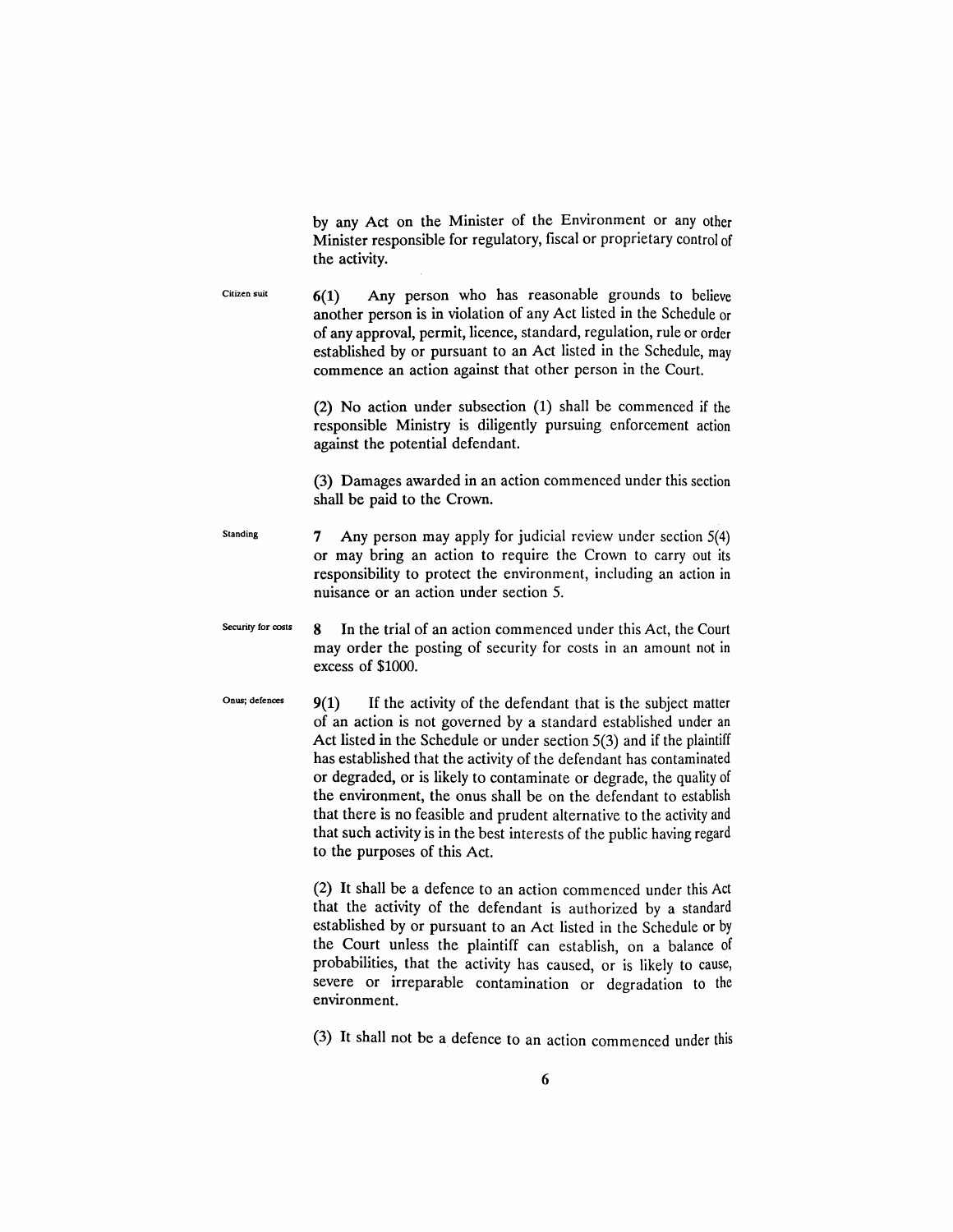Act that,

(a) the defendant is not the sole cause of the alleged or potential contamination or degradation; or

(b) it cannot be established that the contaminant which the defendant discharged or deposited or permitted to be discharged or deposited was actually the cause of the contamination or degradation of the environment or the public trust therein, if the effect on the environment is of a nature consistent with the contaminant or source of degradation being a cause.

lojuodion, etc. 10 In an action commenced under this Act, if it has been established that the activity of the defendant has contaminated or degraded, or is likely to contaminate or degrade, the environment, the Court may grant either an interim or permanent injunction, order the defendant to remedy any damage caused by the defendant's activity, award damages, impose conditions on the defendant or make such other order as the Court may consider is necessary.

11(1) The Court may, on the motion of any party or on its own motion, refer any question, except the final determination of the issue, to the Board and the Court may also grant an interim injunction or such other temporary relief as the Court considers necessary for the protection of the environment or the public trust therein pending final determination of the issue.

> (2) When the Board has completed its review and consideration of the question referred to it under subsection (1), the Board shall make recommendations concerning the matter in question to the Court, and the Court shall review the recommendations and make such order as it considers appropriate under section 10.

12(1) In any action under this Act, the Court may appoint one or more experts, who shall be disinterested persons and qualified as experts in the relevant field, to investigate any matter and report to the Court or give technical and scientific testimony under oath.

(2) The Court may order that the costs of such experts be paid in such manner and by such persons as the Court considers appropriate.

Reference to Board

**Experts**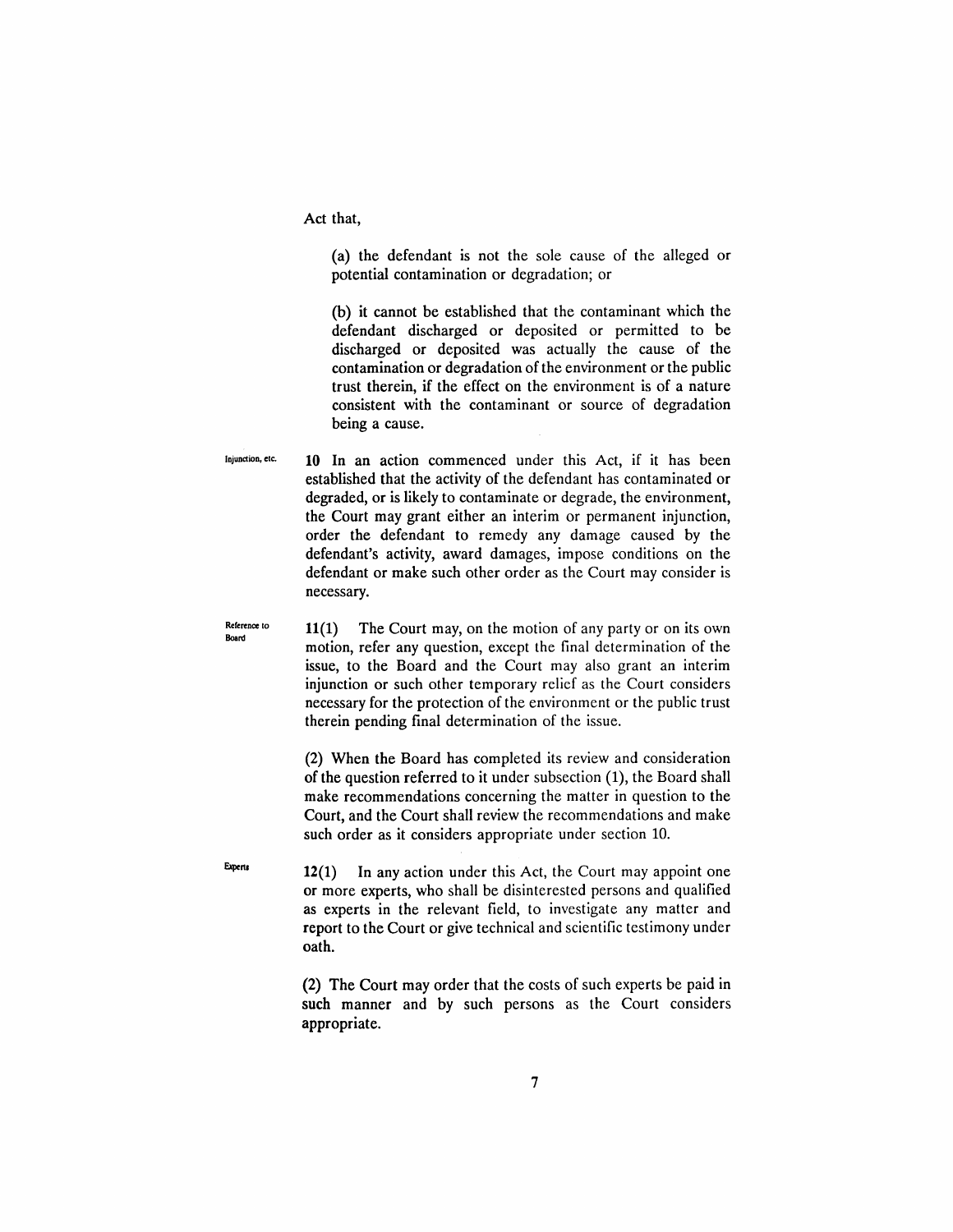## PART 4

## CLASS ACTIONS

C1ass actions; damages

13(1) In an action under this Act, the Court may by order permit one or more persons to act as representatives of a class of persons if, in the opinion of the Court,

(a) a question arises in the proceeding that is common to each member of the class;

(b) the material facts giving rise to the claim for relief of the representatives are similar or related to the material facts giving rise to a claim for relief of the members of the class; and

(c) the representatives are acting in good faith and in the interests of the class.

(2) For the purposes of subsection  $(1)(b)$ , material facts which relate to different transactions or events or contracts shall not be taken to be dissimilar or unrelated for that reason alone.

(3) The Court may provide in the judgment of a class action for subsequent determination of the amount and distribution of damages assessed against the defendant.

(4) If damages payable to members of the class remain uncollected for more than 120 days after payment by the defendant into the Court, the amount of the uncollected damages shall be applied in such manner as the Court may order.

## PART 5

#### INSTRUMENTS, CONTROL ORDERS

Definitions

14(1) In this Part,

(a) "appropriate board" means the Board or any other board, tribunal or commission established by an Act listed in the Schedule empowered to hold hearings with respect to a matter relating to such Act;

(b) "instrument" means any licence, permit, approval, certificate of approval, program approval, control order or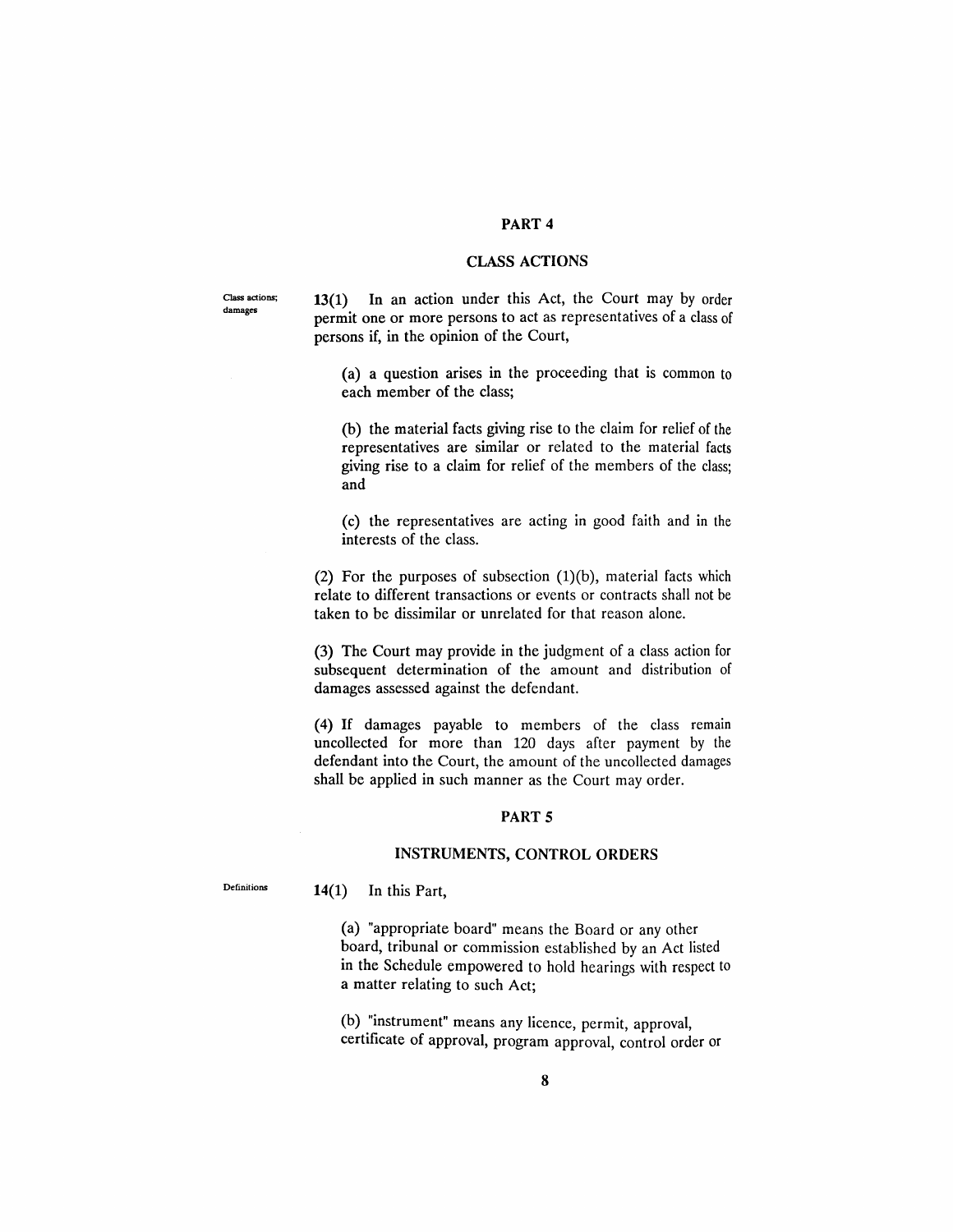other order made under an Act listed in the Schedule that would permit a person to carry on an activity that will contaminate or degrade the environment;

(i) to an extent that exceeds a legally established standard for the activity, or

(ii) in a case where there is no legally established standard for the activity.

(c) "proper authority" means' any authority under an Act listed in the Schedule empowered to issue an instrument.

Ucences; effect and publication 15(1) Notwithstanding any other Act, no instrument is effective unless the requirements of this Part have been met.

(2) If a new instrument or a revision to an existing instrument is proposed, the proper authority shall give notice of the proposal by publishing it in The Alberta Gazette and in two newspapers having general circulation throughout Alberta.

Submissions, review, hearing 16(1) Any person may, within 30 days of the giving of notice or within such longer time as may be stated in the notice,

(a) make written submissions to the proper authority with respect to the proposed provisions of the instrument; and

(b) by written notice to the proper authority, request a hearing by the appropriate board with respect to the proposed provisions of the instrument.

(2) The proper authority shall review any written submissions and shall respond in writing to the issues raised therein within a reasonable period of time.

(3) If a request for a hearing has been made, the proper authority shall refer the matter to the appropriate board unless, in its opinion, the request is not made in good faith or is frivolous or is made only for the purpose of delay.

(4) If the proper authority has declined to refer the matter to the appropriate board under subsection (3), it shall give notice of its decision, together with written reasons therefor.

(5) If there is no request for a hearing under subsection (1), the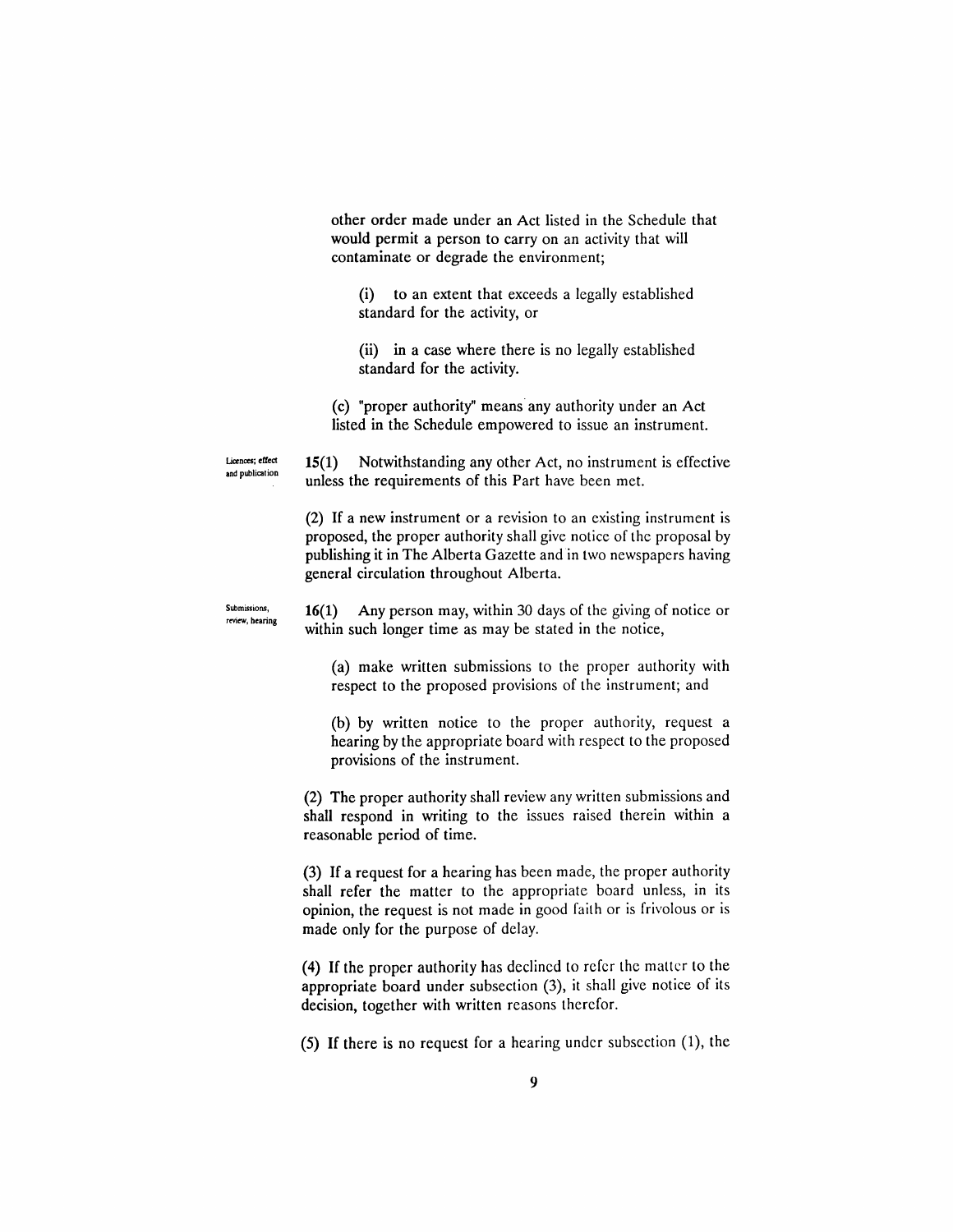proper authority may issue the proposed instrument not less than 10 days after the time for filing such notice has elapsed.

(6) If there is a request for a hearing under subsection (1) but the proper authority declines to refer the matter to the relevant board, the proper authority may issue the proposed instrument not less than 20 days after the time for filing such notice has elapsed.

(7) Any person may apply to the Board for a review of an existing instrument in respect of the adequacy of the instrument to protect the environment and the public trust therein from contamination or degradation, having particular regard to technological advances that can be applied in Alberta, and the Board shall hear the application where a *prima facie* case has been made that the instrument should be amended or revoked.

Notice of hearing  $17(1)$  Where the appropriate board holds a hearing under section 16, the appropriate board shall,

> (a) appoint a time and place for the hearing at a place convenient to persons likely to be affected by the contamination or degradation;

(b) cause notice to be given of the hearing,

(i) to the proper authority,

(ii) to any person who made a submission or gave notice to the proper authority under section 16(1),

(iii) to any person who submitted notice to the Board under section 16(7), and

(iv) to any person that the appropriate board may direct; and

(c) publish notice of the hearing in The Alberta Gazette and in two newspapers having general circulation throughout Alberta.

(2) Subject to this Act, any hearing initiated under this section shall be conducted according to the rules and procedures that apply to the appropriate board.

(3) The appropriate board may make such order as to costs as it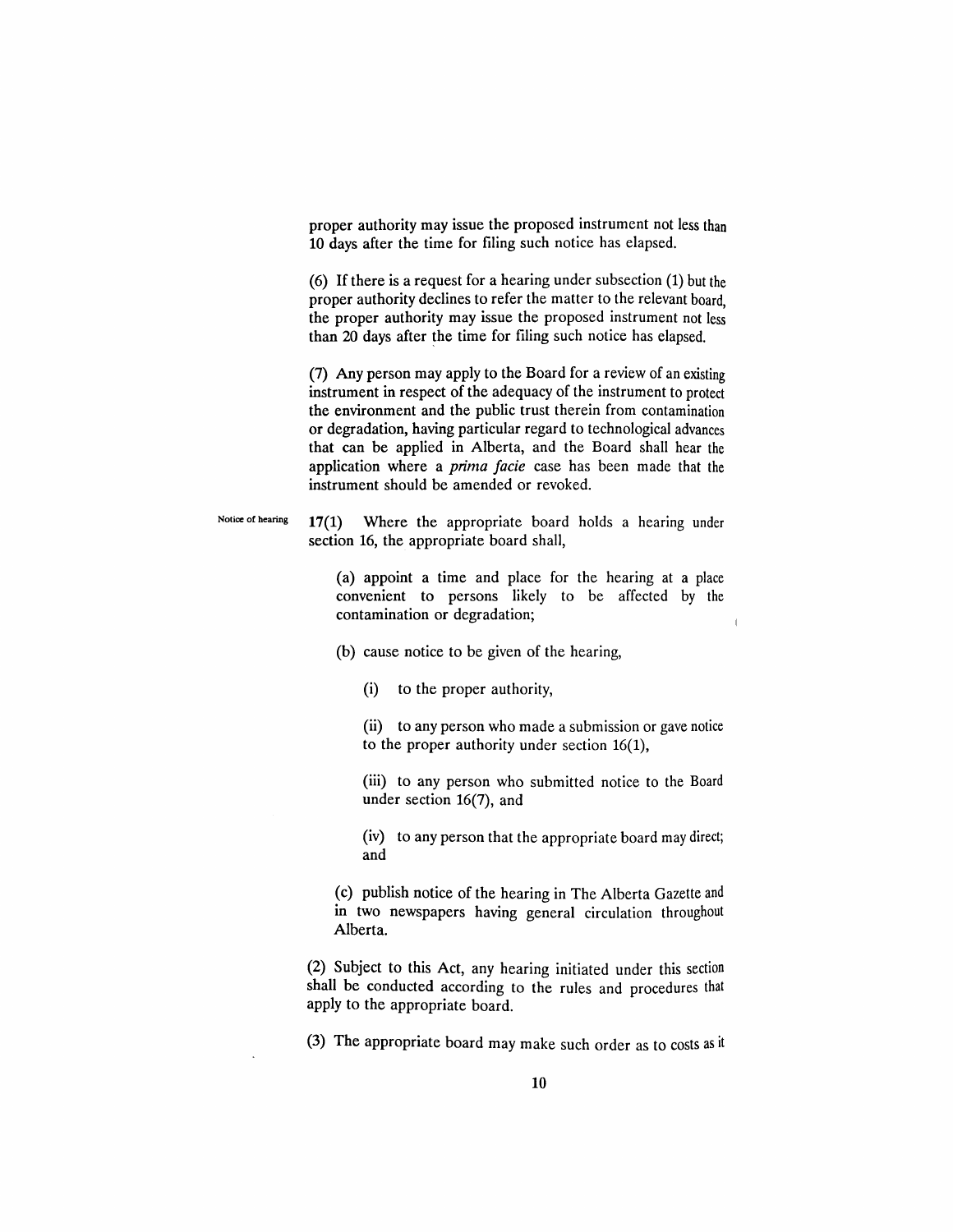considers just.

(4) Upon the completion of the hearing, the appropriate board may make such recommendation, order or decision in respect of the matter referred to it under this section as the appropriate board is empowered to make under its enabling Act.

(5) The proper authority may, in an emergency situation, issue an instrument under an Act listed in the Schedule without complying with the other provisions of this Part, but such an instrument shall cease to be effective 60 days from the date on which it is issued.

#### PART 6

## REGULATIONS

Proposed regulations; publication

18(1) In this section, "regulation-making authority" means any authority empowered to make any regulation under an Act listed in the Schedule.

(2) Where a regulation-making authority proposes to make a regulation that may affect the environment, it shall cause the proposed regulation to be published in The Alberta Gazette at least 60 days before it proposes to file the regulation with the Registrar of Regulations and shall request briefs or submissions in relation to the proposed regulation.

(3) The regulation-making authority shall review and consider the submissions received within the 60 day period and shall respond in writing to the issues raised therein within 30 days.

(4) A regulation filed in contravention of subsection (2) does not come into effect.

19(1) In 1994 and every third year thereafter, the Board shall review all regulations that relate to the quality of the environment having regard to their adequacy to protect the environment and the public trust therein from contamination and degradation, having particular regard to technological advances that can be applied in Alberta.

(2) The Board shall give public notice of the review and, during the review, may receive public submissions and evidence to the extent and in the manner that it considers appropriate.

Review of regulations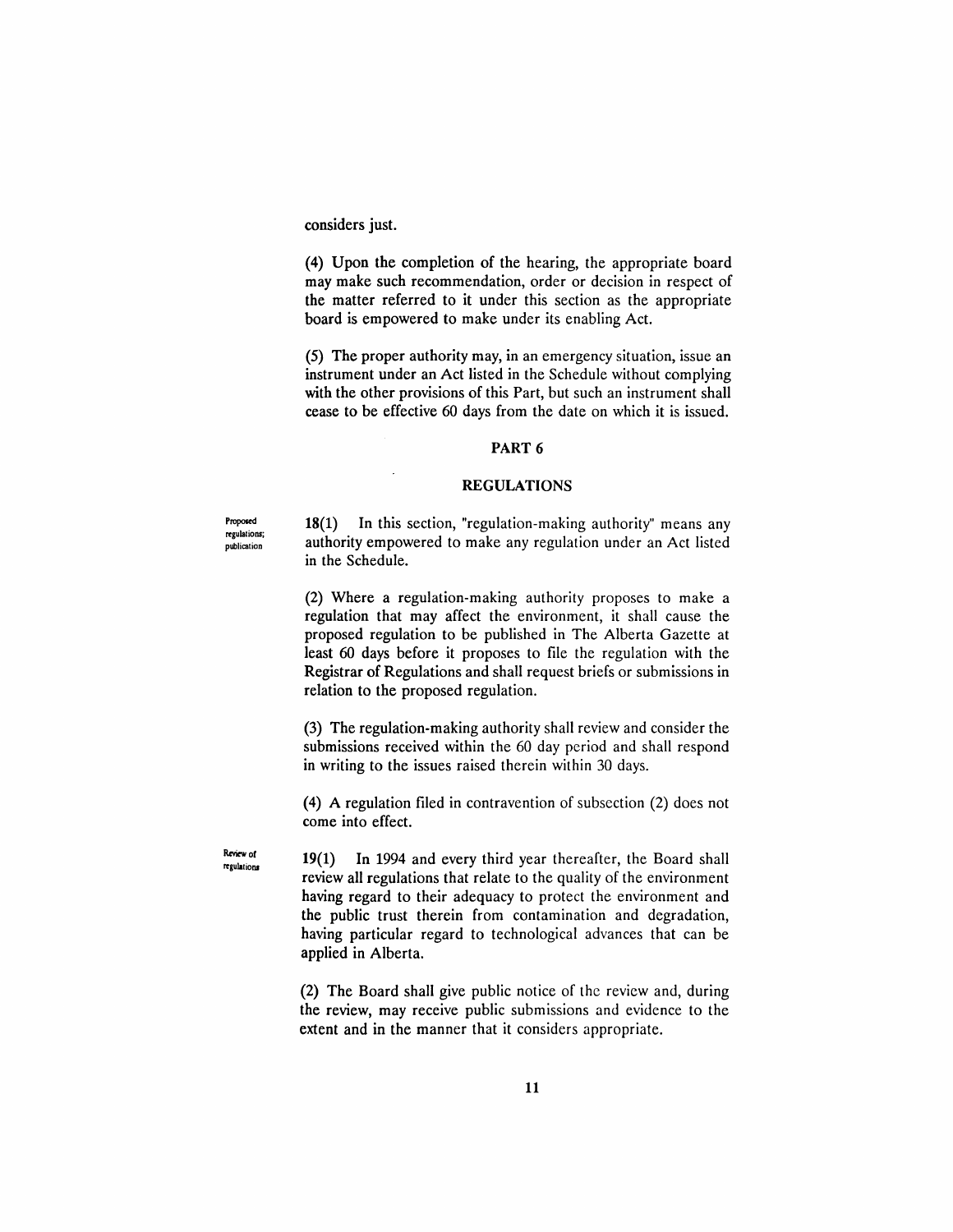(3) Upon completion of the review, the Board shall make a report thereon to the Minister, including any recommended changes to the regulations, and the Minister, after receiving the report, shall lay the report before the Assembly if it is sitting or, if it is not then sitting, within 15 days of the commencement of the next sitting.

## PART 7

## EMPLOYEE RIGHTS

dismissal, etc. by employer

No discipline, 20(1) No employer shall,

(a) dismiss or threaten to dismiss an employee;

- (b) discipline or suspend an employee;
- (c) impose any penalty upon an employee; or
- (d) intimidate or coerce an employee,

because the employee has reported or proposes to report to any person an act that contaminates or degrades the environment.

(2) An employer who contravenes subsection (1) is guilty of an offence and liable on summary conviction to a fine not exceeding \$5000.

(3) An employee who believes he has suffered from a contravention of subsection (1) may file a complaint in writing with the Labour Relations Board as if it were a breach of the Labour Relations Code and the Board shall deal with the complaint as if it were a complaint under section 15 of that Act.

#### PART 8

#### GENERAL

Olher remedies preserved

21 Nothing in this Act affects any other remedy available at law.

Conflict

22 If there is a conflict between any provision of this Act and any other Act, the provision of this Act prevails.